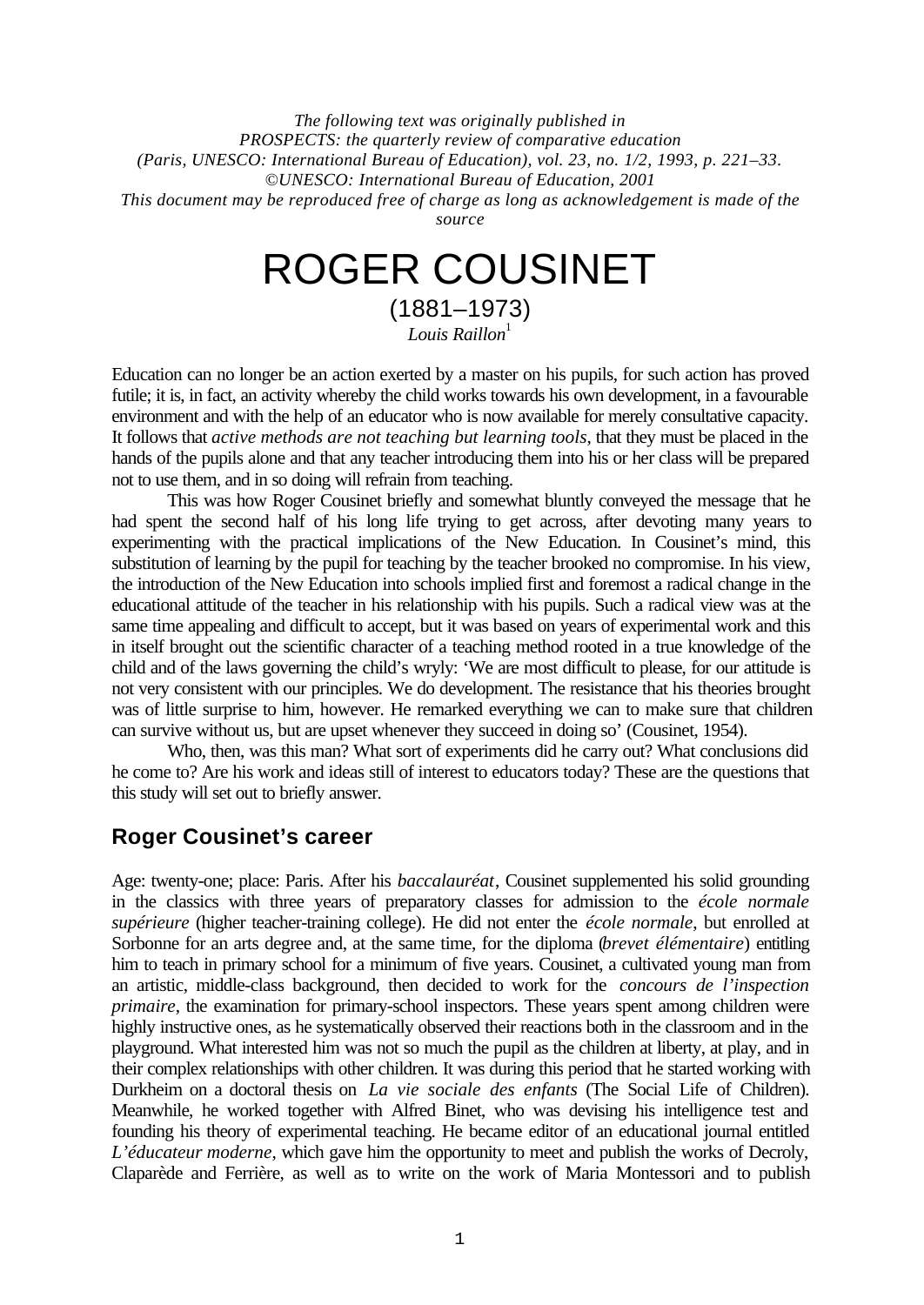abstracts in French of the works of Dewey and Stanley Hall. In 1910, he was appointed as the primary-school inspector, making him responsible for about 100 State schools, and continued to serve in this capacity until 1942, with his work taking him successively to the departments of Aube, Ardennes and Seine-et-Oise (near Paris).

In 1920, with a handful of voluntary primary-school teachers, Cousinet experimented with his method of free-group work. His basic assumption was simply that children are capable of organization, effort and perseverance while doing something they enjoy, like playing games, so why don't they display the same qualities when doing tasks they are able to choose and carry through on their own? Instead of teaching the children, the teacher prepares materials, objects, plants and minerals. It is not long before the children themselves bring along objects of interest to them. The teachers should suggest to the children that they should freely make up small working groups; we shall go into the details a little later.

Among the activities that the children could select, Cousinet, like Tolstoy, proposed the writing of compositions on subjects of their own choosing. For eight years from 1920 to 1928, he published a review of children's writings, *L'oiseau bleu* (The Blue Bird), which was to earn him a bad reputation with the Ministry of Education, under whose authority he worked.

Meanwhile, Cousinet was taking an active part in the congresses of the International League for New Education, which brought him into contact with educators from a wide range of countries. In France, he led the New Education movement, which from 1921 to 1939 issued a very informative bulletin, published several books written by children and organized annual congresses attended by all educational reformists.

In 1944, towards the end of the Second World War, Cousinet, had come to the end of his career as an inspector but was embarking on a second career as a lecturer on education at Sorbonne, where he remained until 1959. Together with F. Chatelain, he founded the École nouvelle française (the New French School), opened the experimental school of 'La Source' and devoted himself to his writings, into which he poured the rich fruits of his experience and enjoyed considerable international prestige.

In 1963 he founded, together with the present author, his fourth journal, *Éducation et développement*, and only stopped writing when he became blind shortly before his death in 1973.

## **Years of experimental work: free-group work method**

Before becoming a teaching specialist, Roger Cousinet was interested in child psychology, especially social psychology. As early as 1907, he showed in his first major article that social intercourse plays a decisive part in matching a child's perception with reality (as we generally perceive it) and hence in the development of thought.<sup>2</sup> In the following year, he wrote one of the first studies to be devoted to children's society which inevitably becomes self-defense against the dictatorship of adults.<sup>3</sup> He continued his observations and research along these lines while working on his thesis, which was cut short by the First World War and Durkheim's death in 1917. While experimenting with group work among children, he continued to observe their reactions. By asking teachers to step down from the dais and adopt a different approach, he changed the atmosphere in the classroom and observed the effects of this on the children's behaviour. The method he developed constantly referred back to child psychology.

# **Psychological bases**

'The child is a scientifically active being', wrote Cousinet in 1931. He arrived at this precise conclusion by adding his own observations to those of other researchers, particularly Charlotte Bühler.<sup>4</sup> While they had no doubt meticulously observing children at play, (...) it is now difficult to go on asserting that play is the child's natural activity. However remote it may be from work, it is closer to our work than to our play, and in it are to be found application, a love of difficulty and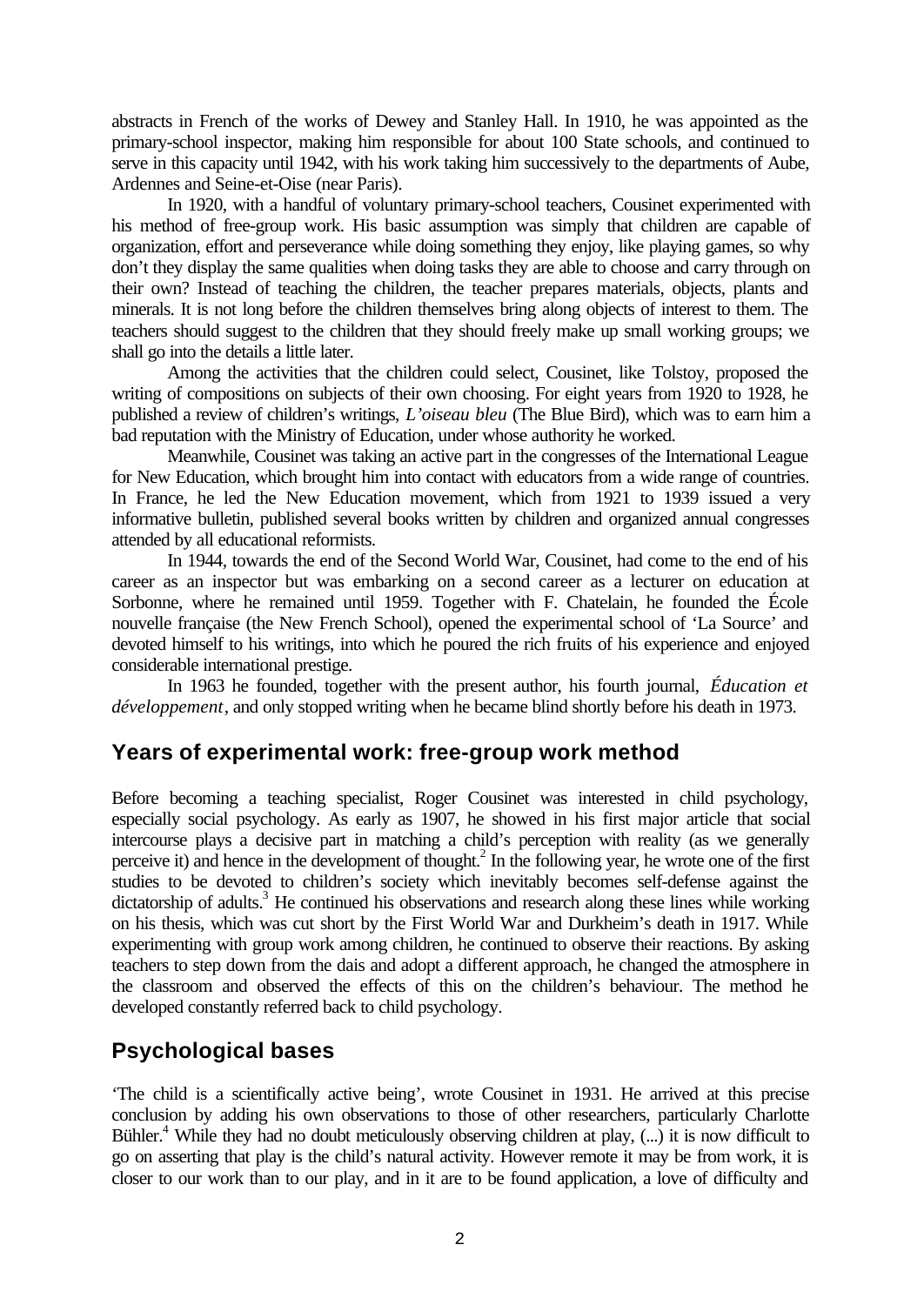awareness of what is useful, along with joy. The child combines seriousness with gaiety, whereas for us these have become opposites. This is perhaps the most distinctive characteristic of a child's activity, on which all the rest depends. It is not specifically playing that he enjoys, but having fun at work, working for fun. This is what makes children so difficult to understand and so difficult to help through education, and yet so educable and so well prepared, when the time comes, for our form of work.

Meanwhile, there is something of the adult's propensity for play left in children:

Encourage them to engage in the activity which is closest to their natural activity, allow them *to do something* exactly in the way they like, in other words let them live naturally, and you will see that there are times when they will stop this activity to go off and play. There is no doubt an extremely simple explanation for this: play is a regression, a return to easier occupations.<sup>5</sup>

When children engage in their natural activity, when they make something, they will obviously end up discovering certain basic laws—those of physics, for example. They will discover the demands inherent in matter. A plasticine man is not made in the same way as a paper one, and a sandcastle is governed by different technical laws from one made of wood. From this and many other observations, Cousinet came to the conclusion that 'the child is a scientifically active being.'

Teaching, by its very nature, curbs a child's creative activity. First contact with teaching is inhibiting, both physically, because it means sitting still, and mentally, because the child is not allowed to ask the teacher questions and communicate with others. Teaching prevents the child from learning. And Cousinet notes with implacable logic: 'Child psychology now leads not to the transformation, but to the disappearance of teaching.'<sup>6</sup>

The fact is that it is no longer a question of teaching (children) but of cultivating a living environment, just as a scientist in a laboratory prepares the solution in which an organism can live and grow. The issue is no longer one of educational science but of psychology or even biology.

The working tool is method and the method must be passed on from the teacher to the pupil. No longer is it 'the ingenious technique discovered or used by the teacher for teaching. It is the tool which the child learns to use for working'.<sup>7</sup>

Roger Cousinet worked in primary schools, with children from 6 to 12 years. The acquisition of social maturity begins around 8 to 9 years of age, however. At that age—and this is the second basic psychological assumption—the child becomes aware of other children. 'This new awareness is reinforced by the new role played by language (...) whose true function apparently only emerges at this age, this being its social function, that of communication between individual ways of thinking.'<sup>8</sup>

The child gradually emerges from his global grasp of things. Thanks to language, which defines the successive stages in a process of evolution, analysis becomes possible.

In fact, we always see these first attempts at analytical explanation accompanied by words and gestures. The child mimes the supposed activity and designates names to its various components. But this is where the words and gestures of other children come in. (...) Each one introduces his own words, different words (which sometimes designate the same thing, but that does not matter) and as each one now perceives the full significance of the language he hears, the words which designate explanations clash and conflict with each other. (...) This means taking a closer look, re-examining one's own views, verifying them or incorporating into them the explanations given by others.<sup>9</sup>

This is the origin of those interminable discussions that take place between friends standing around an automobile or a power drill. First of all, they have to discover the initial cause of the movement; then, once that has been found or accepted by everyone, 'it is traced all through the works, from one part to another, until its whole itinerary can be tracked down from the initial cause to the final movement—a wheel gliding along a rail or a propeller turning, or an impression being produced on the paper—whereupon everyone is satisfied.<sup>'10</sup>

Continuing his discussion, Cousinet shows that the effects of socialization are beneficial, not only intellectually but also as regards the personality, since the child, who is always ready to put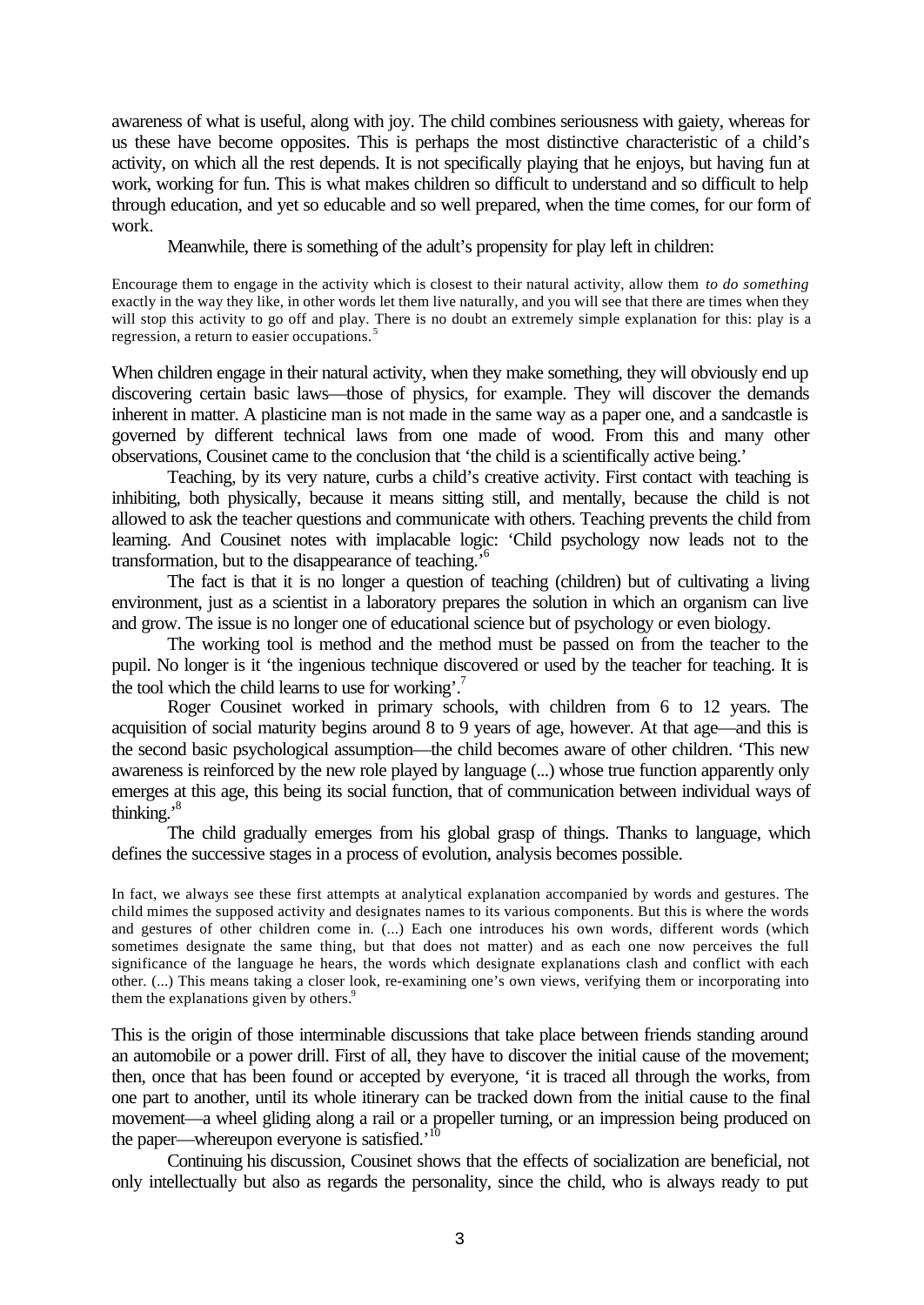forward and impose his/her own interpretation, learns not to trust his/her own judgement. Children learn to propose rather than to impose. They learn to express themselves clearly, to listen to and understand others. They learn to live socially, in other words, to enhance their own thinking with the thinking of others.

A study of psychology thus leads to group education. Disregarding psychology means imposing on children a way of life unsuitable for them. If a child is deprived at some stage in development of the sustenance needed for that stage, he/she will either waste away or compensate for that repressed activity, or again try to live on the fringe of the adult world.

This is the cause of the incidents that traditionally occur in a conventional type of class. The children stubbornly persists in this social development: they prompt or copy from one another and talk in class and the teacher spends almost as much time preventing the pupils from talking to each other as presenting the lesson. Despite appearances, factions are still formed with their ringleaders and scapegoats and, in an underhand manner, wage war on the teacher in all kinds of ways such as by creating a rumpus or getting up to various pranks. What is more, classes are built up on false values such as syllabuses (bearing no relationship to the children's interests), examinations and tests, with the teacher sitting in judgement, whereas group work will bring things back to normal.

# **Method**

What has to be done is to give children back the freedom they enjoyed before entering school, so that when they begin school they will be confronted with the greatest possible number of activities to choose from. $^{11}$ 

In addition to being prepared psychologically (he/she has to make up his/her mind that to refrain from giving 'lessons'); the teacher must gather together the material needed for each activity and know how to use it. When everything is ready, the teacher asks the children to divide into groups, 'as they are used to doing in their games and according to their natural inclinations, absolutely at will'.

The forming of groups may take time. The children gain invaluable experience in learning how to recognize those they can work with. There are no rules as to the number of children in each group (in practice, an average of six) or as to the exact membership of the groups (there may always be changes). Each group has a part of the classroom to itself and this becomes, as it were, its own 'house', even if there is no actual physical barrier separating it from another group's 'house'. During their work, the groups soon sets out to collect plants and animals, and it is a good idea to let them have their own pigeon-holes along the walls.

The teacher tells the children that they can choose from the various activities prepared for them and indicates the method of work. The method, a very simple one, will differ somewhat according to whether the activities concerned are creative or cognitive ones.

Into the 'creative activity' category, Cousinet puts art, acting and handicrafts. In these areas, the children are given total freedom. The groups will often break up because writing a poem or painting a picture are matters of personal expression. The teacher should adopt an understanding and sympathetic attitude:

The teacher must show the same liking for this particular activity as for all the others; he must take pleasure in seeing his pupils creating something– even if the result is naïve and clumsy, he must not judge them. (...) He must encourage the children, talk to them about their work, ask them what they were setting out to do and whether they think they have expressed properly what they wanted to say.<sup>12</sup>

The 'cognitive activities' category comprises three kinds of intellectual work: science, history and geography. Here, the teacher tells the children some elementary guidelines that are 'the rules of the game'. These are as follows:

1. The work consists of looking at the objects and materials and writing out everyone's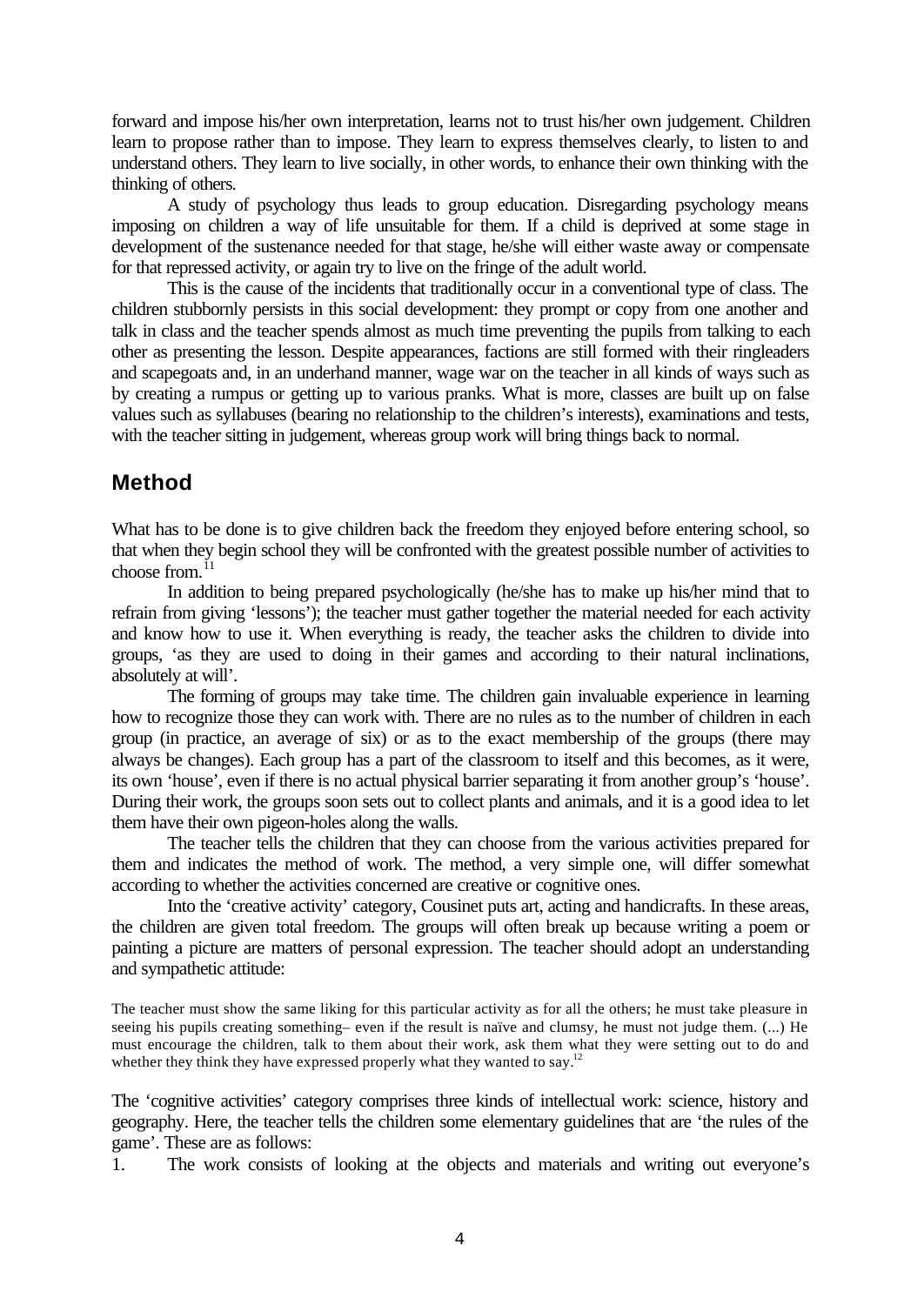observations on the group's blackboard. The only practical requirement is for each group to have a blackboard so that its members can work together on the final version.

- 2. Once the work is finished, it is shown to the teacher who checks the spelling, proceeding as follows: (a) the teacher points out that there are some spelling mistakes; (b) if need be, he/she again draws attention to the mistakes this time underlining the misspelled words; finally (c) the teacher corrects them, without giving any explanation unless asked for one.
- 3. The exercise is copied out into the group's exercise book, with illustrations if necessary, and shown to the teacher.
- 4. The written exercise is summarized on index cards.

Gradually the same headings recur on the index cards and the children learn how to prepare them in advance. The preparation of the cards leads naturally on to the idea of a classification system, and then to the drawing up of synoptic charts.

But let us go back to the various types of work.

'Science' work consists of an introduction to the study of animals, plants, meteorological phenomena (rainfall, temperature, wind), minerals, simple machines and a wide variety of objects. Before long, the groups bring along items of interest to themselves.

'History' work is focused on the history of things. Cousinet gave particularly careful thought to the teaching of history.<sup>13</sup> His theory was that political history, the history of governments and wars, is not only harmful but beyond the grasp of children, whereas they are familiar with the things they see around them and are likely to be interested in their history, that is to say, in studying the way in which they have evolved. Cousinet drew up a whole catalogue of the history of things, the main subject areas being types of dwelling, clothing, means of transport and communication, teaching, agriculture, industry, trade and so on. Naturally there is no order of preference. What is important is to start out from an observation of things as they are today. This means that if a group is interested in the history of types of dwelling, it will be advised to begin by looking at the various aspects of people's homes today. The children will then work from documents and pictures. During the preparatory phase, the teacher should take the trouble to collect a large number of postcards, pictures cut out of books, etc. The descriptive work is not confined to noting down observations, but involves producing a report from an observation of several documents. Learning history in this way is a wholly constructive exercise.

Here too, however, the method referred to previously is also used. The exercises are summarized on index cards that are then classified and, finally, synoptic charts are prepared describing, for instance, the history of costume through the ages with examples to illustrate the subject.

'Geography' work requires some observation material such as large-scale maps, railway, bus and flight timetables, but also street maps and local maps. Possible activities include describing imaginary journeys to a particular country, which may be of interest to one of the groups, using maps, timetables and other documentary material, or drawing a plan of the school or of an important building or making a map of the region.

The question of method calls for a number of comments.

Naturally, with the amount of latitude left to the groups there may be some interaction between the various activities just mentioned, especially between cognitive and artistic activities. For example, there may be drawings, paintings or models of various kinds to accompany the written texts. Handmade dolls' clothes or puppets may illustrate the history of costume.

It should be noted that no allowance is made for the teaching of grammar with this method. This is not an oversight. 'The teaching of grammar,' writes Cousinet, 'is of no interest to the child at this particular age.<sup> $14$ </sup> If by some unlikely chance the children were to show an interest in it, they would proceed in the same way as for other types of work, that is, by observing and analyzing the words, classifying them and producing their own grammar primer. Out of forty experimental classes, this happened in only one.

It should also be pointed out that, apart from free texts (free not only in their form and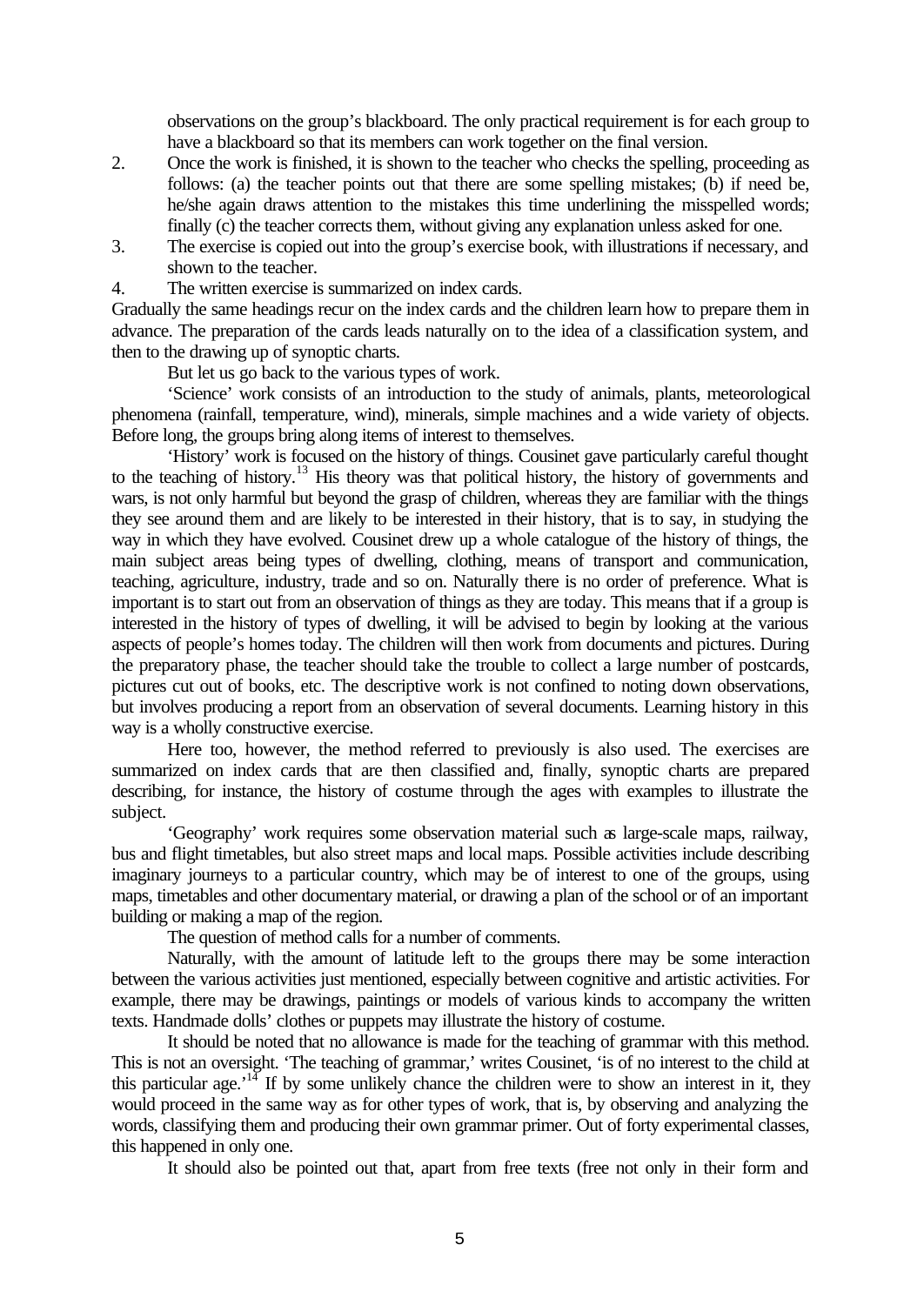content, but also as regards their actual occurrence, unlike many classes in which the writing of 'free' texts is already provided for in the timetable!), there is no provision for composition as a literary exercise. 'French composition and the writing of essays are exercises for adolescents,' writes Cousinet. On the other hand, language is constantly developed and practised, both orally and in writing, since the children discuss things in their groups and work to produce written texts that are required to be as clear, as precise and even as subtle as possible. In a conventional French composition class, children are asked to write on a subject, which means that they are required to say something when they may have nothing to say, whereas when they study and describe a scientific, historical or geographical fact, they learn to express their thoughts clearly and put them down on paper equally clearly. As to spelling, Cousinet considers that at the 'pre-grammatical age, a mistake is merely a slip', and systematic correction is all that is needed to create lasting reflexes.

Another subject that is not included in cognitive activity is arithmetic. No explicit provision is made for it, but it emerges and develops along with the requirements of manual work, housework and housekeeping.

In many cases, a spontaneous interest has arisen in this type of work, quite independently of any practical application. Realizing that they were not very adept or quick enough at doing the arithmetical operations required for other kinds of work, some children decided of their own accord to do multiplications or divisions and, for *several months*, would apply themselves to increasingly difficult calculations, up to 15 or 20 a day. There are little girls who, having developed an inclination for the relatively easy operations involved in buying dress material and cutting out and making clothes, have invented and solved increasingly complicated problems of this kind.<sup>1</sup>

## **The results**

This precise method, in which attention is paid to practical detail, was developed in urban and rural public schools where it was not possible to incur any extra expenditure. It was no idealistic dream, but a model devised and applied between 1920 and 1942 in some forty different classes. One example was a girls' primary school at Savigny-sur-Orge near Paris, where a teacher was able to keep her pupils and work with them along these lines for seven consecutive years.

Looking back over these many years of experimental work, Cousinet notes first of all that the children were never inactive and 'did not waste time having to listen to lessons which they never asked to be taught, and even less to sit listening to their classmates reciting lessons or answering questions'. On reading this unexpected observation, one can see through the wry humour and perceive the truth in it, a truth that adults would be little inclined to notice and admit. When one thinks of all the lectures to which pupils are subjected and which do not always capture their attention, all the time wasted in keeping order and in disciplinary action, not to mention the relatively or highly 'unprofitable' exercises like dictation, one has to admit that conventional, compulsory schooling is very often a waste of the children's time.

Looking at the results, Cousinet reports that each group produced an average of thirty written texts a month (i.e. more than one for each school day), not counting the drafting on the index cards and synoptic charts.

The results were also encouraging when it came to assessing the pupils' knowledge. When the method was introduced into the classes in which the pupils sat the *certificat d'études* examination (more than 50 per cent of pupils in State schools left school without obtaining this primary-school leaving certificate when it was in general use), the number of children who passed the examination was consistently greater, and their marks were always very high in science and French composition. The outcome with regard to composition is especially interesting when one considers Cousinet's particular attitude in this regard.

With no grammar teaching whatsoever, the children's spelling improved considerably. For example, in a *cours élémentaire* class (second or third year of primary education) the average rate of spelling mistakes dropped from 9.04 per cent in October to 3.8 per cent in the following July.<sup>16</sup>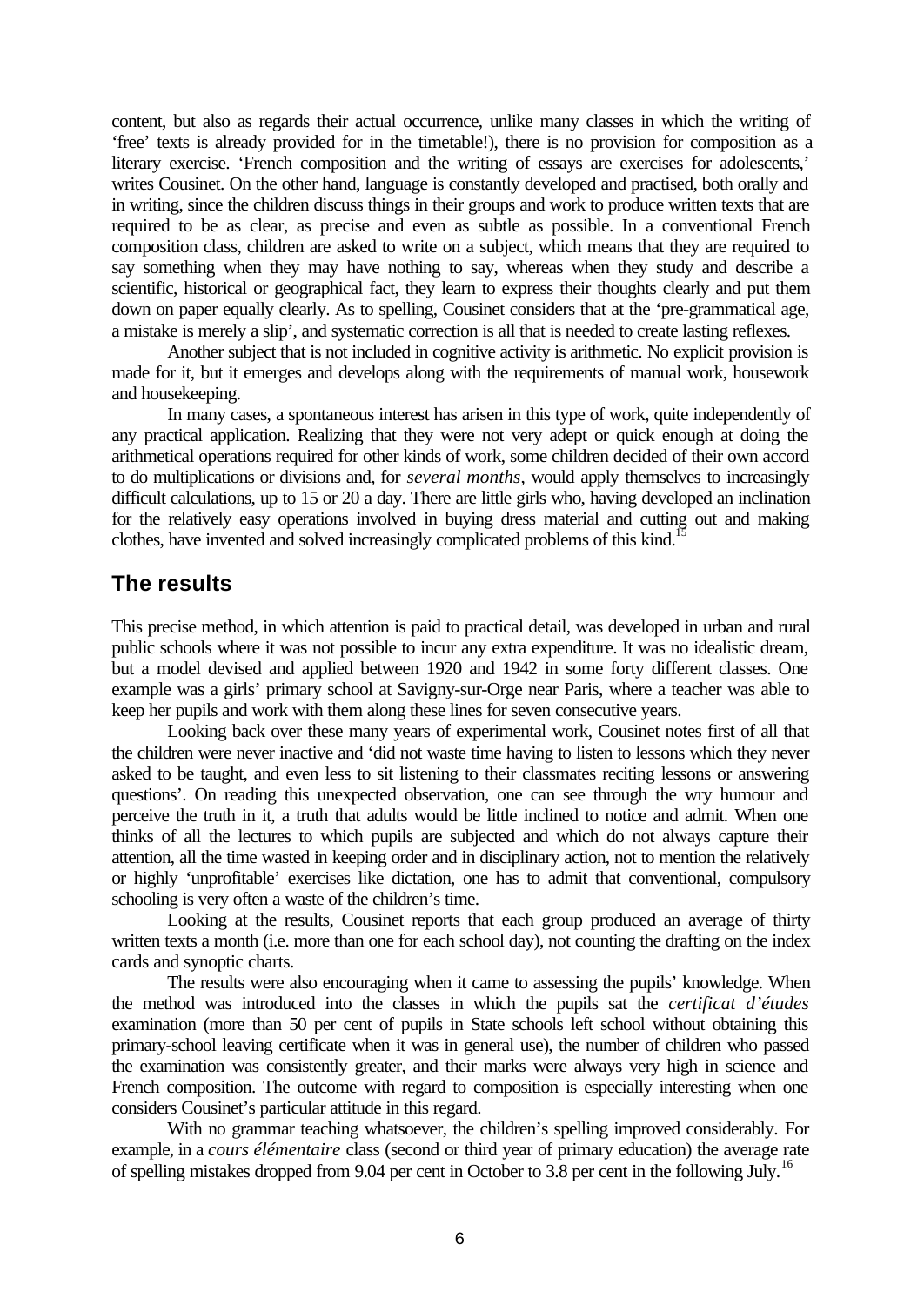While it is no doubt impossible to make any strict, year-by-year comparisons between children who have followed a syllabus and others who have not, broad comparisons show that those who have learned by the group work method come out best:

- analytical work (on flowers, insects, machines or geographical phenomena) fosters intellectual development;
- grouping helps to develop maturity but also cultivates perseverance; 'laziness' ceases to exist;
- moral attitudes are also enhanced: in a society of equals, a person will quite naturally learn to respect the work of others, not to hinder them, and to be helpful.

The greatest benefit that children derive from this type of schooling, in addition to learning a great deal, is above all to learn how to learn. It is no doubt true that during long university courses, the best students have always ended up devising a method of work, but they are often the privileged few, and Cousinet wished to give to all children what had previously been reserved for that small band.

## **An overview of the new education**

At the beginning of the 1920s, when he began to experiment with his new methods, Inspector Cousinet was thought to be out of his mind. The prefect of the Aube department requested that he should be banned from teaching in the area, and the Ministry posted him to the Ardennes. He continued with his pioneering work, and that he was allowed to do so was no doubt because of the considerable prestige he had earned with the International League for New Education. His method was better known abroad than in France. A prophet is not without honour, except in his own country.

After the Second World War, as a professor at the Sorbonne, he taught what he thought to be truth, borne out by experience. The climate was in fact a much more favourable one, and, with fashion on its side, New Education had a large following.

Cousinet had no time for empty words, however. He condemned:

(...) the fair-weather friends of the New Education who, while keeping to the spirit of traditional education, have seized on a number of new techniques they have gleaned here and there and used them to uphold that spirit and help them in their work, without actually changing it in any way. So, for instance, there are teachers who will divide their pupils up into several 'teams' and give each team a grammar or history exercise to do and will then claim, and at times even convince themselves, that they have introduced group work into their classes. Others, interspersing their lessons with incessant questions, believe they are using active methods. Yet another will insert a 'free' expression exercise into his timetable, on a set day and at a set time, while another will organize a school outing based on a strictly pre-planned list of observations making this imposed exercise sound more impressive and more like the new education by calling it environmental studies. And so it goes on.<sup>1</sup>

Cousinet did not merely condemn the caricatures of the New Education, but, in his teaching and in his works, explained what its real purpose was. Retracing the history of this international movement, going back to those he regarded as having invented it (Rousseau and then Tolstoy) and to those who founded it (Dewey, Stanley Hall and their successors) he singled out the common, and therefore essential, features to be found in the various organizations and systems.

The New Education was first and foremost a 'spirit' recognizing in the child a person in the process of self-development. Such development needs a favourable environment, the primary condition being an atmosphere of freedom. Like all living beings, the child progresses through interaction with the environment in which he/she lives. Now the educator's role is to create for the child an environment that will be most consistent with his needs. Looking for a metaphor to express this idea, Cousinet rejected the conventional one of the gardener and opted for that of the health expert. Obviously, the role of the educator-health expert is totally different from that of the teacher, and the recruitment and training of such a person should be approached in a different way.

It is consequently the spirit of the thing that is important, the method being merely a working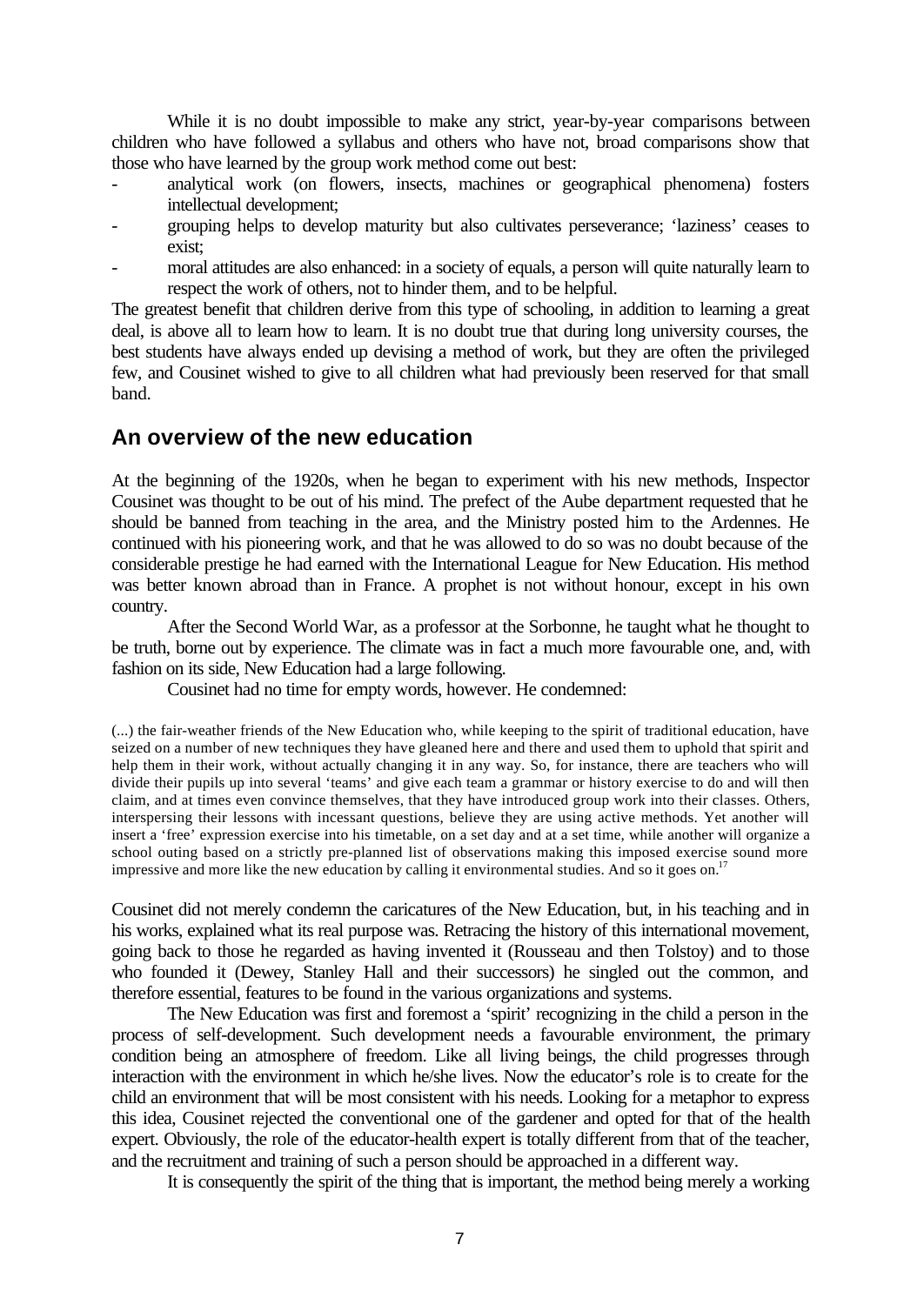instrument; a tool the child learns to use in order to work. The teacher's role is to prepare the ground for the young learners' encounters with the methods that will suit them best, and by observing the children ever more closely as time goes on, to discover or improve on the methods proposed to them.

Setting out resolutely in this direction, Cousinet studied the psychology of learning in his last book.<sup>18</sup> Where learning and conditioning differ radically is in knowing what goal is to be reached. People are interested only in what they know, however dim this awareness may be (centre of interest). A child learns to walk because he/she has seen others walk, and its own efforts will be triggered off by the clear goal in view and will be stimulated by emulation.

This is not the way it happens at school, however. With the exception of arithmetic, children are totally unfamiliar with all the subjects taught at school and cannot therefore have any desire to learn them. To add to this, the teacher-who-teaches is not a model to be emulated. What is needed, therefore, is to find situations that will trigger knowledge of the goal in view and hence arouse interest. For example Cousinet writes that 'an awareness of spelling comes when the writer shows others what he has written'. From then on, especially if written communication is practised frequently, learning and research are set in motion. For instance, Cousinet continues, in group work 'I have in mind the countless discussions about spelling that I have witnessed, with recourse to the dictionary and finally, when necessary, having the matter settled by the teacher. Discussions of this kind are exercises in themselves.<sup>19</sup> Emulation is stimulated by the teacher saying: 'Let us try and find out', and getting the children to look with him/her in the dictionary and grammar book.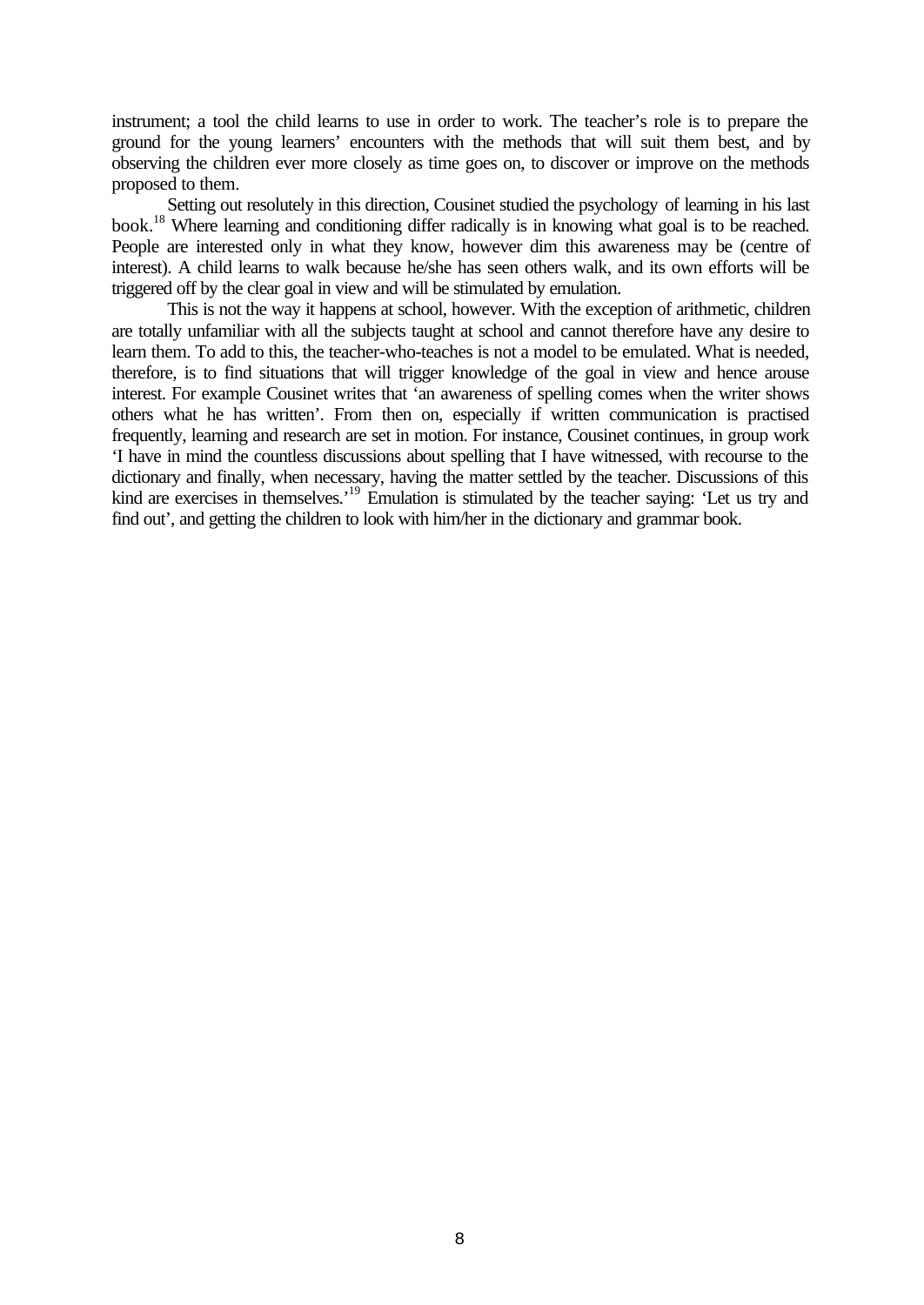It is no doubt a relatively easy matter to stimulate the acquisition of functional skills like reading and writing, for the child can see their applications. The purpose of school, however, is also to transmit abstract knowledge in a number of subject areas (physics, chemistry, history, etc.). The only solution is to transform this abstract knowledge into practical skills, and this is what has been successfully achieved with the free-group work method that presents children with objects and materials as working tools. Cousinet is very clear about the way in which this transfer is effected:

The merit of this historic learning method by no means lies in gaining possession of *knowledge*–as in the conventional school sense of the word 'learning'. It lies in the work done by the pupil in examining, comparing, classifying and compiling a quantity of material which is placed at his disposal or found by the pupil himself so that he will, in the end, be *building*, and not *acquiring*. 20

This is strictly true, but meanwhile, what is more, the pupils will be consolidating the knowledge acquired far better than if they had ingurgitated a set syllabus.

# **Cousinet's message today**

Cousinet was right in saying that the New Education had its 'fair-weather friends' in the post-war years. Nevertheless, fair-weather friends do not stay the course. In a country like France, the New Education still has its adepts among some militant educators, but they are necessarily in the minority.

To put it plainly, the New Education movement has not succeeded in persuading the education authorities of the need for a change in teaching methods. Anyone unfamiliar with customary practice in the education world can only think that this failure signifies that the new methods are unsuitable. If they had turned out to be effective, they would have been adopted. This, in fact, is the argument put forward by many educators in developing countries. In fact, it is not as simple as that. In my view, there are three reasons for the 'failure' of the New Education.

- Teachers, by definition, are recruited from those who were once 'bright pupils', in other words those who did well in the traditional system. Psychologically, it is very difficult for them not to reproduce the conventional model.
- Although they do not always admit it, parents and teachers are afraid of the 'freedom' of choice and pace left to children with the New Education methods. Allowing personalities to develop in an original way goes against the human and professional ideal that adults cannot help projecting on to the children, while modern nations, even democratic ones, expect the school to help produce citizens who will conform to a standard model.
- The university model impinges more than ever on the education provided in schools. Primary-school teachers mimic (albeit unwittingly) university professors transmitting highly specialized knowledge. This feeling of belonging to the same institution, possessing some profound unity<sup>21</sup> is more solidly entrenched than ever today, as primary schools prepare a larger number of pupils for a long academic career than schools did in the past.

The wealthiest nations have, in fact, lengthened the period of compulsory schooling. Although there are advantages in this, it also has some very serious consequences since a large proportion of children and adolescents (up to 30 per cent) have to face the experience of failure at school.

In dealing with this situation, educational research has focused mainly on instructional techniques in the subjects taught. This narrow approach is based on the assumption that the system can be improved indefinitely. There may be some truth in this. However much you improve a car, you will never turn it into an aeroplane. It is a different system altogether. This is precisely what Cousinet was saying when he stated that 'education can no longer be an act of teaching', but is a different system. This message, thought by some to be paradoxical, should be heeded by us today.

#### **Notes**

1. *Louis Raillon (France).* Director of the periodical Education et developpement (1964–80) and former